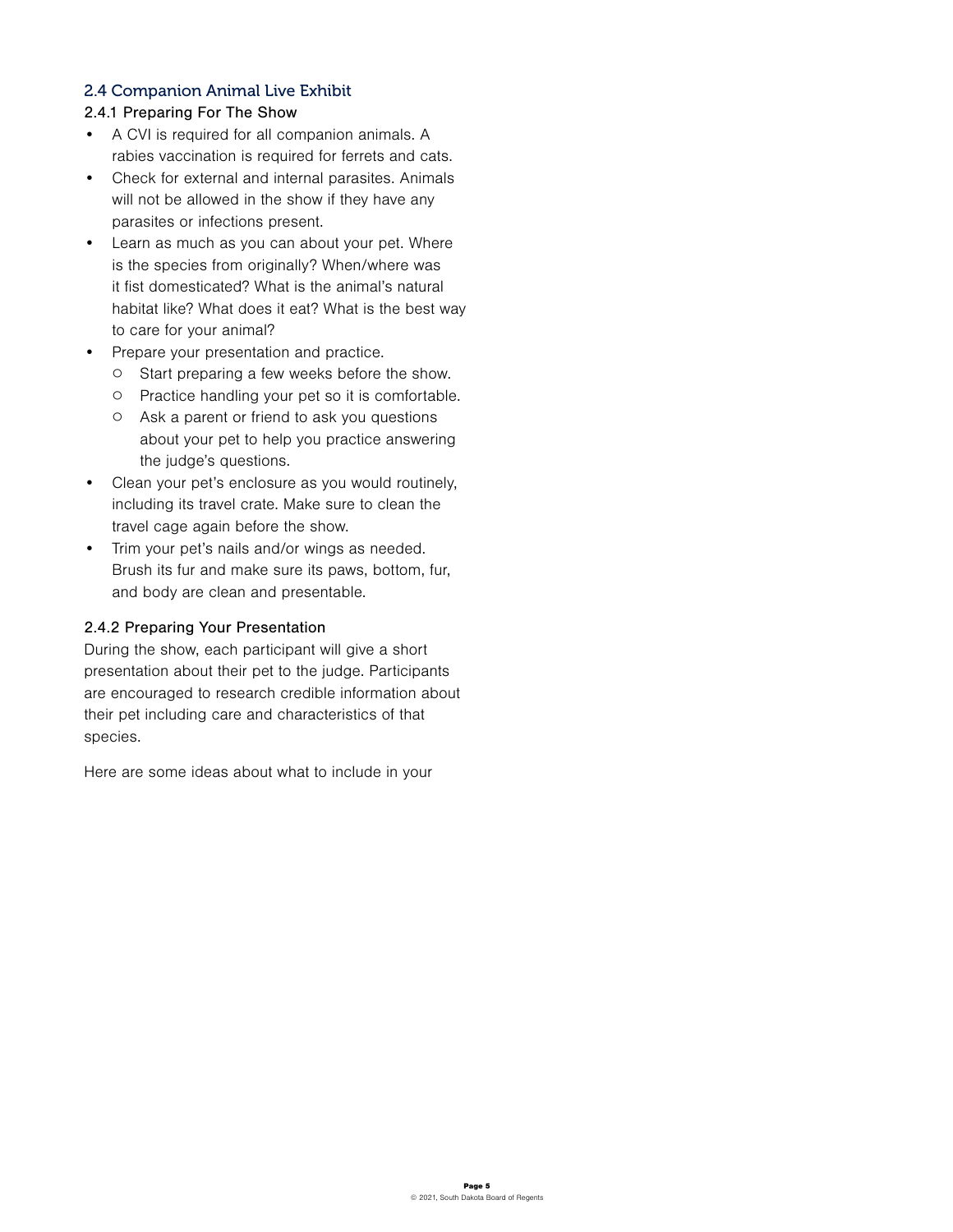animal species, and presentation skills 45 points.

- See 4-H Companion Animal Judging Sheet for more complete breakdown of points available.
- Each participant should bring their companion animal in an adequate travel cage or enclosure, including water (bowl or bottle, as appropriate) and food provided; a carpet square, toys, treats, and other accessories that you will want to show the judge during your presentation; a valid CVI, and pictures of the pet's normal housing/ habitat, if applicable.

### 2.5 Companion Animal Display Exhibit

In place of bringing a live companion animal to the show, exhibitors are also allowed to make a display exhibit and prepare a visual presentation to show their knowledge and care of their companion animal. For example, exhibitors can make a presentation poster with information and pictures of their companion animal, without needing to bring the animal to the show. Only the eligible companion animal species listed in this manual will be allowed to be presented as a Live Display Exhibit. All other species should be entered in this lot.

Exhibitors will be asked to give a live presentation to the judge about their display project that should include information about their companion animal (see Section 2.4.2).

Judging of all Companion Animal Display Exhibits will take place during the Companion Animal show. Exhibitors must be present at time of judging, and will be judged on the quality of their presentation, display materials, accuracy of the information provided, and ability of the exhibitor to explain the information and answer the judge's questions. Exhibitors should prepare the information they will share in their presentation as if the live animal were present. Refer to the previous section for information on what to include in your presentation.

## 3.0 Study Guides

The following resources and links are provided as sample study guides to help youth prepare their Companion Animal Live or Display Exhibit. In addition to the information included here, youth are strongly encouraged to seek out specific information from reliable sources about the proper care and health for their companion animal pet.

- Extension website with information on the care of companion animals, and careers associated with companion animals: [https://companion-animals.](https://companion-animals.extension.org/) [extension.org/](https://companion-animals.extension.org/)
- Ohio State Extension Fact Sheet on Reptiles: [https://ohio4h.org/sites/ohio4h/files/d6/files/](https://ohio4h.org/sites/ohio4h/files/d6/files/publications/documents/SelfDetermined/365_13_Reptiles) [publications/documents/SelfDetermined/365\\_13\\_](https://ohio4h.org/sites/ohio4h/files/d6/files/publications/documents/SelfDetermined/365_13_Reptiles) [Reptiles\\_Amphibians\\_2015.pdf](https://ohio4h.org/sites/ohio4h/files/d6/files/publications/documents/SelfDetermined/365_13_Reptiles)
- Ohio State Extension Fact Sheet on Pigeons: [https://ohio4h.org/sites/ohio4h/files/](https://ohio4h.org/sites/ohio4h/files/imce/365.22%20Pigeons.pdf) [imce/365.22%20Pigeons.pdf](https://ohio4h.org/sites/ohio4h/files/imce/365.22%20Pigeons.pdf)
- Ohio State Extension Fact Sheet on Hedgehogs: [https://ohio4h.org/sites/ohio4h/files/imce/books\\_](https://ohio4h.org/sites/ohio4h/files/imce/books_resources/Curriculum/365.26%20Hedgehogs.pdf) [resources/Curriculum/365.26%20Hedgehogs.pdf](https://ohio4h.org/sites/ohio4h/files/imce/books_resources/Curriculum/365.26%20Hedgehogs.pdf)
- Ohio State Extension Fact Sheet on Ferrets: [https://](https://ohio4h.org/sites/ohio4h/files/imce/365.27%20Ferrets.pdf) [ohio4h.org/sites/ohio4h/files/imce/365.27%20](https://ohio4h.org/sites/ohio4h/files/imce/365.27%20Ferrets.pdf) [Ferrets.pdf](https://ohio4h.org/sites/ohio4h/files/imce/365.27%20Ferrets.pdf)
- Ohio State Extension Fact Sheet on Chinchillas: [https://ohio4h.org/sites/ohio4h/files/](https://ohio4h.org/sites/ohio4h/files/imce/365.28%20Chinchillas.pdf) [imce/365.28%20Chinchillas.pdf](https://ohio4h.org/sites/ohio4h/files/imce/365.28%20Chinchillas.pdf)

#### Veterinary Sciences 2021 Study Guides

- Juniors will read "About Pets and People" only; and Seniors will study both topics.
- Centers for Disease Control and Prevention (CDC) "About Pets and People" (Juniors and Seniors): [https://www.cdc.gov/healthypets/health-benefits/](https://www.cdc.gov/healthypets/health-benefits/index.html) [index.html](https://www.cdc.gov/healthypets/health-benefits/index.html)
- Centers for Disease Control and Prevention (CDC) "Pet Safety in Emergencies" (Seniors): [https://www.](https://www.cdc.gov/healthypets/emergencies/index.html) [cdc.gov/healthypets/emergencies/index.html](https://www.cdc.gov/healthypets/emergencies/index.html)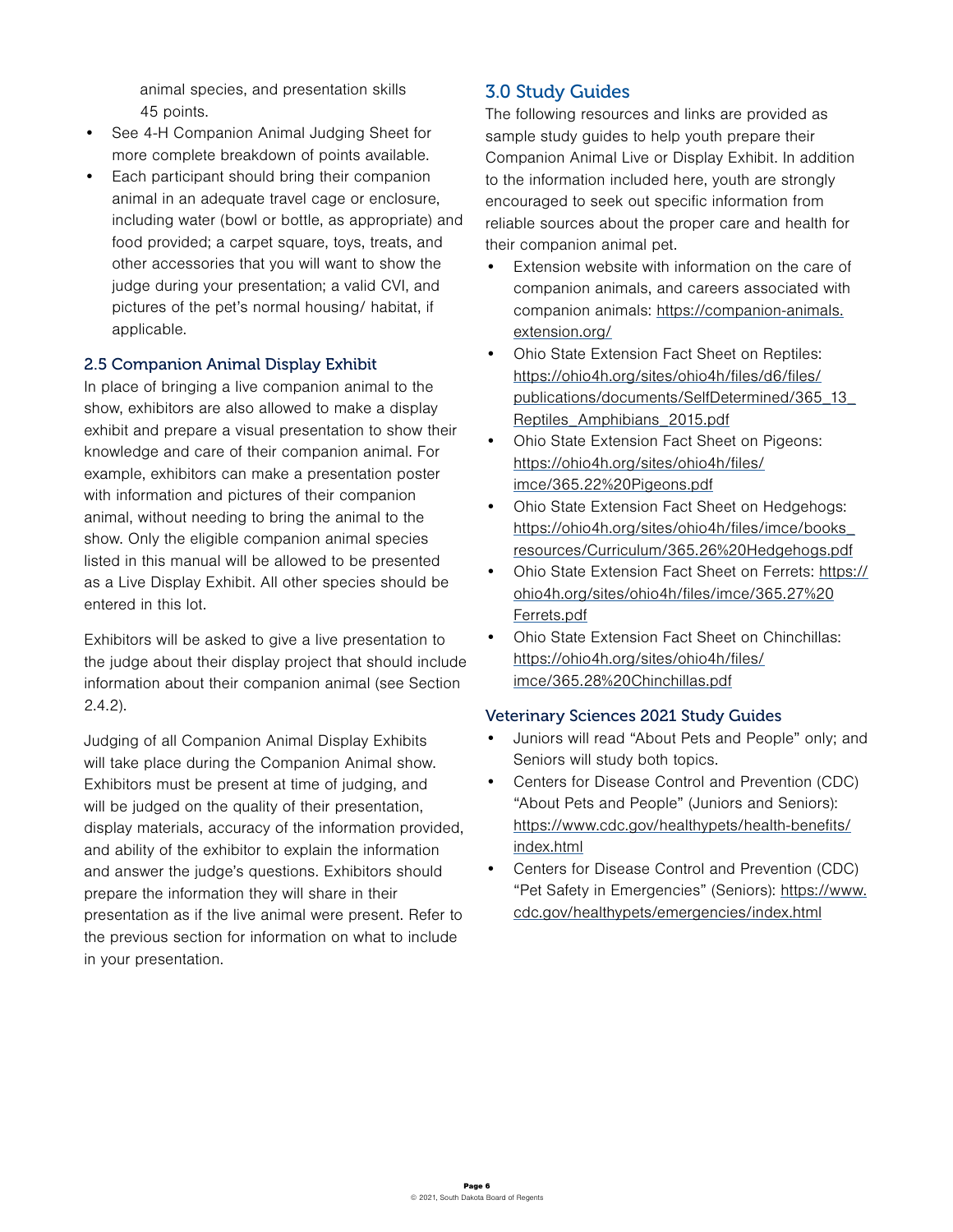## 3.1. Cat/Kitten Study Guide

## 3.1.1 Parts of a Cat

It is important to know the names of the parts of a cat's body. This is helpful in telling your parents or veterinarian how your cat is feeling or behaving. Below is a diagram of a cat's body parts that you should know.

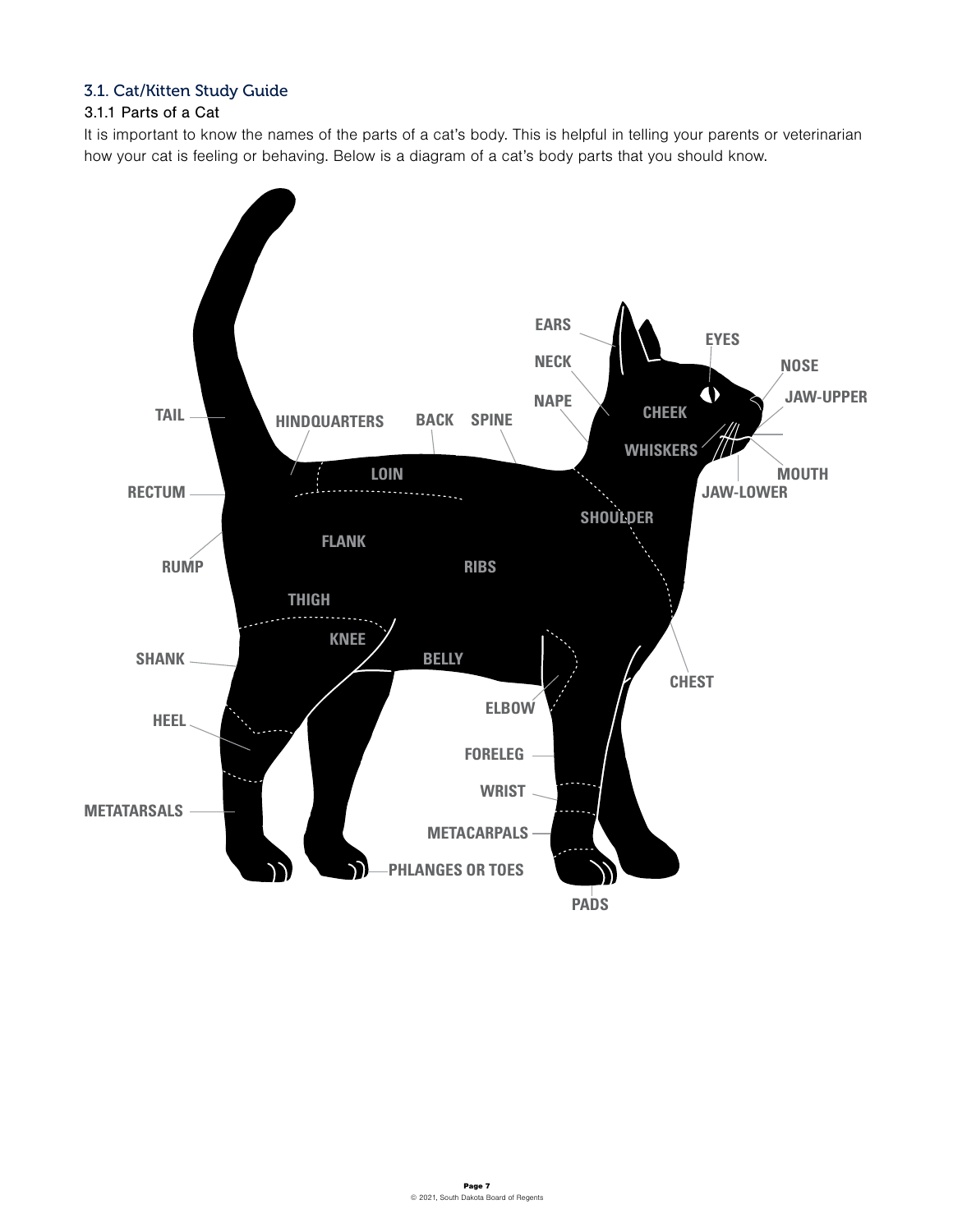## 3.1.2. Cat/Kitten Study Guide for Beginners

## (Ages 8-10)

## *Health*

- A cat needs current vaccinations every year, as recommended by your veterinarian.
- If you do not want to have kittens, a cat must be neutered or spayed.
	- A female cat is spayed (the uterus and ovaries are removed)
	- A male cat is neutered/castrated (the testicles are removed)
- A healthy cat has the following qualities and characteristics:
	- has bright, clean eyes
	- has a glossy coat
	- has a clean nose
	- has a good appetite
	- has a nice pink tongue and gums
	- is curious and playful
	- uses a litter box daily

## *Physical Characteristics*

- A cat stands on the tips of its toes (like a ballerina).
- The whiskers are used to help sense things.
- Cats can live as long as 20 years with proper care and nutrition.
- Cats have 244 bones.
- Shedding is when a cat sheds its coat in the spring and the fall—it is renewing its coat for the season change.

### *Nutrition*

- Milk can cause diarrhea, so give only in very small amounts as a treat, not as a regular part of the diet.
- Use common sense for food amounts. If your cat is heavy, feed less. If your cat is too thin, feed more.
- Do not feed dog food to your cat (dog food does not contain enough fat).
- Occasional use of table scraps is OK, but do not use every day, and use in small amounts.
- Best food combination is a dry cat food with small amounts of canned cat food – or dry food alone.

## *Reproduction*

- A female cat carries kittens for about 2 months before they are born.
- Kittens open their eyes 9 or 10 days after birth.

## 3.1.3. Cat/Kitten Study Guide for Juniors (Ages 10-13)

## *Health*

- A cat needs current vaccinations every year as recommended by your veterinarian. Ask your veterinarian about these vaccines:
	- rabies
	- panleukopenia (pan-luke-o-pea-nee-a)
	- chlamydia (cla-media)
	- rhinotracheitis (rhino-tra-key-mee-ya)
	- calicivirus (ca-lee-che-virus)
	- feline leukemia (feline lou-key-mee-ya)
	- Signs that your cat may be sick:
		- It is hiding.
		- It is unresponsive, not playful, and/or not curious.
		- It has dull, mattery eyes
		- Its coat is dry and coarse or matted.
		- It has an increased or decreased appetite.
		- Its litter box habits have changed, or it is making frequent trips to the litter box.
		- Its gums and/or tongue are pale or whitish.
		- It is crying or howling.
		- It has diarrhea.
	- A neutered or "fixed" cat is
	- less likely to wander,
	- less likely to get into fights,
	- healthier,
	- quieter (less yowling).

## *Physical Characteristics*

- The average cat lives 12-15 human years.
- A cat ages differently from a human. There is no accurate way to calculate age, however, an approximate way to figure the age of a cat (compared to you, a human) is to figure that a cat is about 15 human years old at the end of its first year, nine more years at the end of its second year. Every year thereafter it ages an average of 4 years. For example:

For a 7-year-old cat First year = 
$$
15
$$
 years  
Second year =  $9$  years  
Next 5 years  $(5 \times 4)$  =  $20$  years  
Total 44 years

- Whiskers supplement the vision and hearing of a cat by helping sense the width of openings and changes in the environment.
- The teeth are designed for biting and tearing food, not for chewing.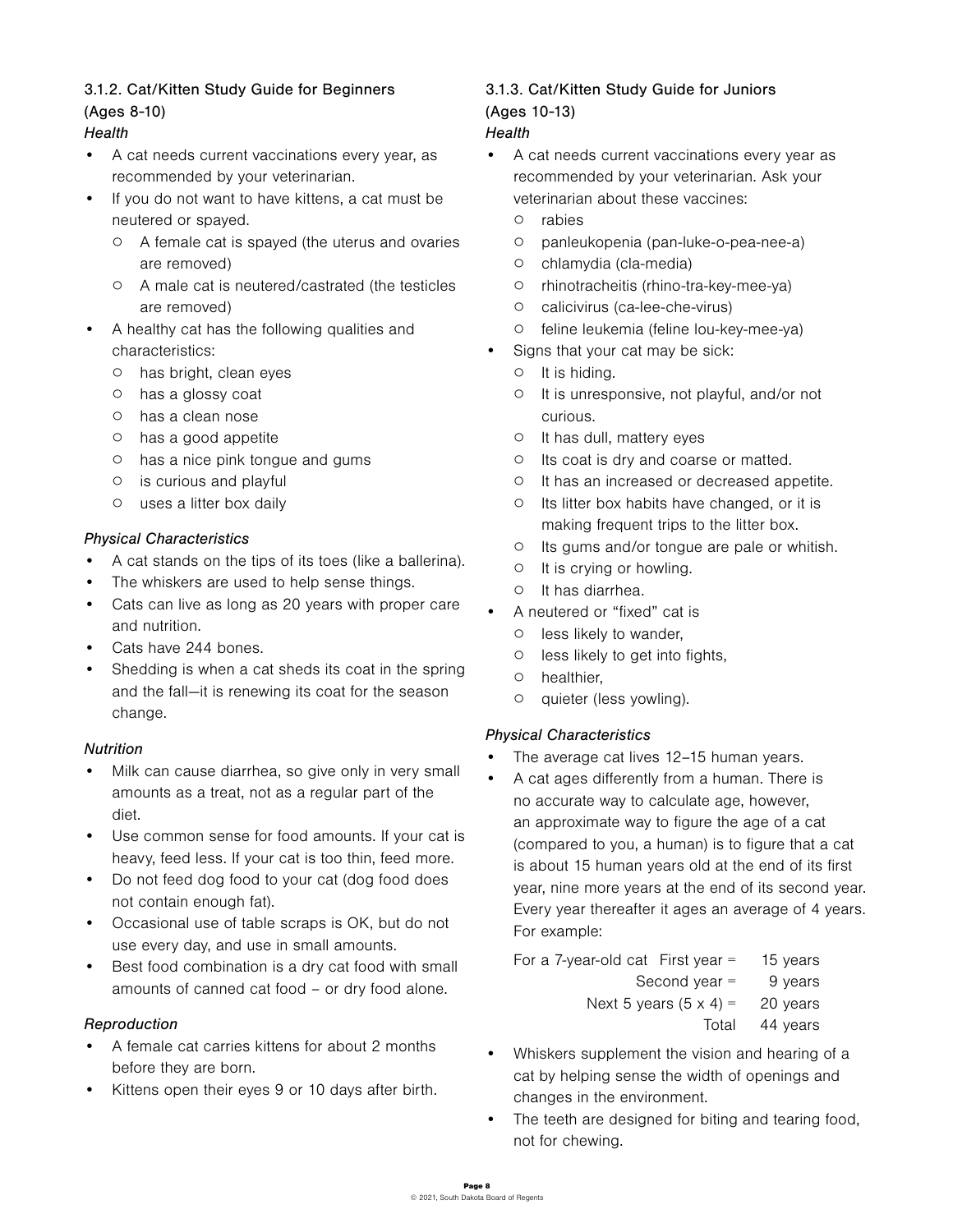- The tongue is specialized. It is made to hold prey, lick meat from bones, and can curl for lapping up liquids.
- A cat has very good hearing. It can hear sounds two octaves higher than humans.
- Cats have a good sense of smell. A cat's brain center for smell is large.

## *Nutrition*

- A cat needs about 1 pint of fresh water per day. They like it best when it is clean and cool in a glass or ceramic dish and in a separate place from the food.
- Most pet cats do not get enough exercise, so diet (type and amount) is very important to maintain the best weight.
- Kittens need about 400–500 calories per day.
- Adult cats need about 350 calories per day to maintain a good weight.
- It is important to read the labels on the cat food to make sure your cat is getting the right nutrients.
- A cat has kittens in 63–69 days.

## *Reproduction*

- A queen is a mother cat; she has a litter of kittens.
- A tom is a father cat.
- To identify the sex of a kitten, look under its tail:
	- The backside of a female will look like an "i" (a hole and a slit).
	- The backside of a male will look like a ":" (two holes).
- Fixed cats are healthier because the body concentrates on staying healthy instead of reproduction. Also, there is nearly a zero chance of developing certain health problems, such as cancers of the reproductive system.

# 3.1.4. Cat/Kitten Study Guide for Seniors (Ages 14-18)

- *Health*
- Rabies is a viral disease of the nervous system; the disease is passed from mammal to mammal (usually from skunks) and it is always fatal within 7-10 days. Signs are a change in attitude, irritability, erratic behavior, excessive salivation, uncoordinated muscle movements, and weakness—which leads to paralysis. Rabies can be passed to humans.
	- The rabies vaccine should be administered annually to all cats.
- Panleukopenia, or cat distemper, is a viral infection of the digestive system. It is almost always fatal. Signs are diarrhea, vomiting, weight loss, fever, and depression.
- Chlamydia is a serious upper respiratory infection. Symptoms include red, mattery eyes, sneezing, and nasal discharge.
- Calicivirus is a viral infection that leads to upperrespiratory diseases. Signs include sneezing, red, mattery eyes, discharge from the mouth, coughing, fever, weight loss, and a runny nose.
- Rhinotracheitis is an acute infection of the respiratory tract and eyes, often leading to blindness. Symptoms include sneezing, red, mattery eyes, fever, weight loss, and a runny nose.
- Feline leukemia is a contagious virus that shows itself as a wasting disease. Feline leukemia eventually kills the cat's resistance to antibiotics, infections, and tumors. An infected cat may have wounds that do not heal.
- Normal cat temperature is 101–102 degrees F.

## *Physical characteristics*

- Cats mark territory in the following ways:
	- Un-neutered males will back up and spray urine (called spraying).
	- By scratching things.
	- By rubbing their head and nose against something.
- Scratching is also used to sharpen the claws.
- Rubbing their head and nose against someone is also sign of affection.
- Cat's eyes have a third eyelid called the nictitating membrane—a pale, skin-like structure inside the inner corner of each eye whose purpose it is to remove dirt and debris by automatically sweeping across the eye when the eyelid is shut.
- The erect earflap of the ear is called the pinna. It catches sound waves and funnels them to the eardrums. Pinna are flexible, point forward, and can move sideways and back.
- The Jacobson's organ is a small pouch at the back of the roof of the mouth that is lined with receptor cells. It is used to detect smells.
- When a cat holds its mouth half open it is called flehmen response; the cat is identifying smells with its Jacobson's organ.
- A cat has a double set of vocal cords and can make 75–100 different sounds.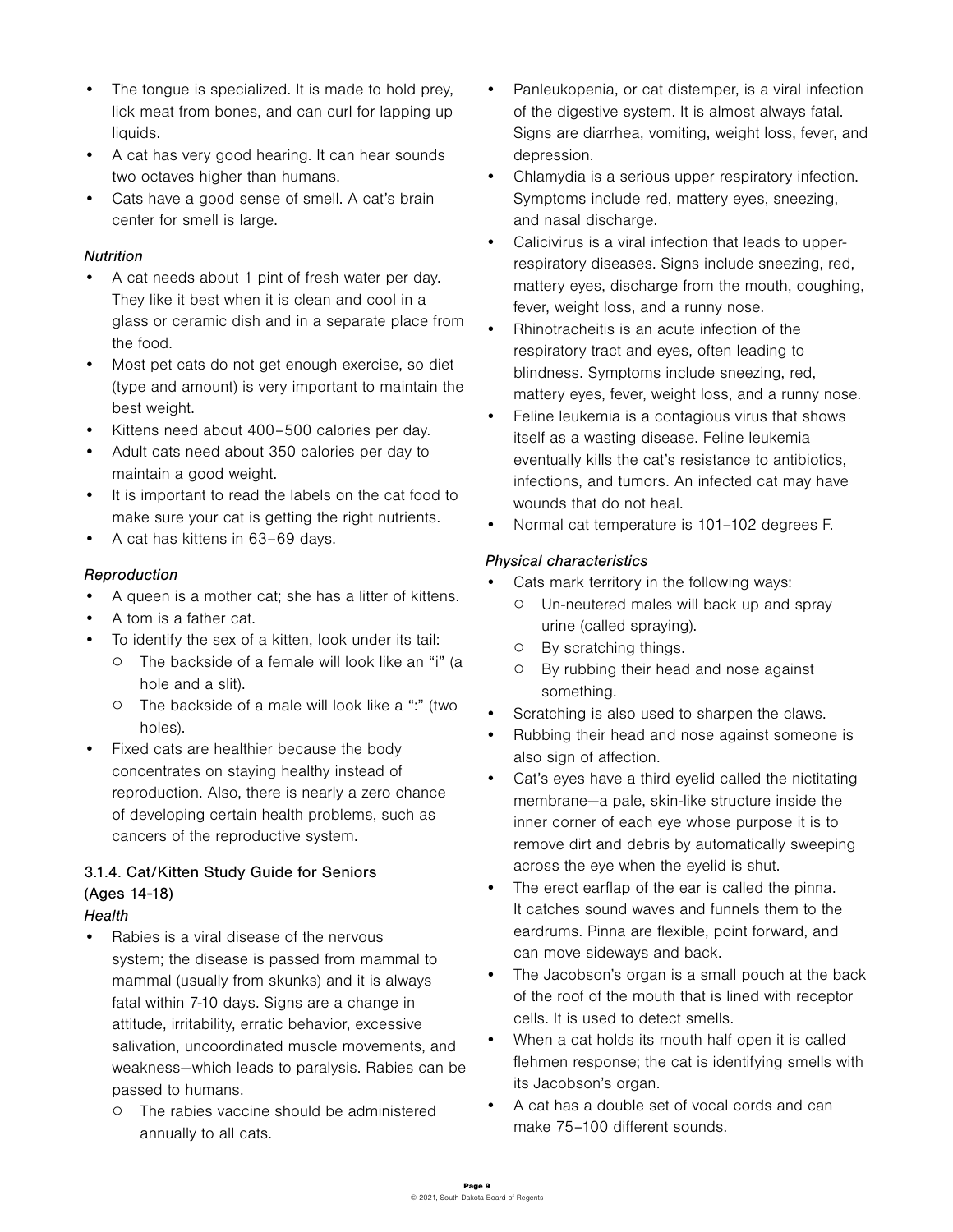- Cats do not sweat; they cool down by radiating heat from the tongue, nose, and footpads.
- A cat's body should have good balance. Balance refers to the body conformation. It includes the body type, head type, bone structure, facial type, coat length and types, colors and patterns, and other physical features. Balance and proportion are of greater importance than any single physical feature of your cat.

### *Nutrition*

- Protein is required for proper growth, for regulating body systems, for heat, and for energy.
	- Kittens need 30–35% of their diet from proteinrich foods
	- Adult cats need 20–25% of their diet to be protein
	- Carbohydrates are needed to provide energy.
		- About one-third (33%) of the diet should be carbohydrates.
		- Carbohydrates need to be cooked because uncooked starch is difficult for cats to digest and can cause diarrhea.
- Fats are a source of heat and energy, improve skin condition, tone the nervous system, and are important for resisting disease.
	- Kittens need 25–30% of their diet to be fats. (Fat are an excellent source of calories for kittens.)
	- Adult cats need 20% of their diet to be fats.
	- A low-fat diet for a healthy cat can lead to decreased resistance to disease and dry, scaly skin.

## *Reproduction*

- A newborn kitten weighs about one-fourth of a pound.
- The first substance a kitten drinks from its mother is called colostrum. Colostrum provides immunity against disease until the kitten can build its own resistances. The mother produces colostrum for 2–3 days and then begins producing regular milk.
- A queen will go through a heat cycle (when it is receptive to mating), which lasts 7–10 days. Symptoms of a cat in heat:
	- Calls or yowls loudly.
	- Rubs against everything.
	- Its vulva becomes enlarged and reddens.
- A queen can mate with several different toms during its heat. A kitten will look like its father,

which can result in several different colored kittens in one litter.

- When a tom senses a queen is in heat, he will be increasingly belligerent and aggressive.
- A tomcat penis has small papillae (barbs), which ensure that the mating will be successful. The barbs cause the queen to release her eggs.
- Neutered males have a decreased risk of prostate problems and cancers and no risk of testicular cancer or other testicular problems.
- Spayed females have a decreased risk of breast cancer and no risk of ovarian and uterine cancers or other ovarian/uterine problems.
- Kittens can be fixed as young as 8 weeks old. The younger they are when fixed, the quicker they recover.

## 3.2 Companion Animal Study Guides

The following information is included to help guide further research about your companion animal species. Below are examples of questions that youth should be able to answer or that the judge could ask:

## 3.2.1 Guinea Pigs

## *Beginner*

- What is a female guinea pig called? Sow
- What is a male quinea pig called? Boar
- What is a baby guinea pig called? Pup or piglet
- What is a group of guinea pigs called? Colony, herd or pack
- Name one grooming/care task needed for guinea pigs, rabbits, rats and mice? Nail trimming or teeth trimming

### *Junior*

- How many toes are in the front and back on a guinea pig? Front (4), Back (3)
- What is one name for a group of guinea pigs? Colony, herd or pack
- What is the minimum cage size for a guinea pig? 12" x 12" x 12"
- Gestation length for guinea pigs? 60 days
- Why should you not house guinea pigs with rabbits or dogs? Dogs and rabbits carry Bordetella
- What kind of fermenters are guinea pigs and rabbits? Hindgut fermenters

## *Senior*

• What must be supplemented in a guinea pigs diet as they can't synthesize it like other animals? Vitamin C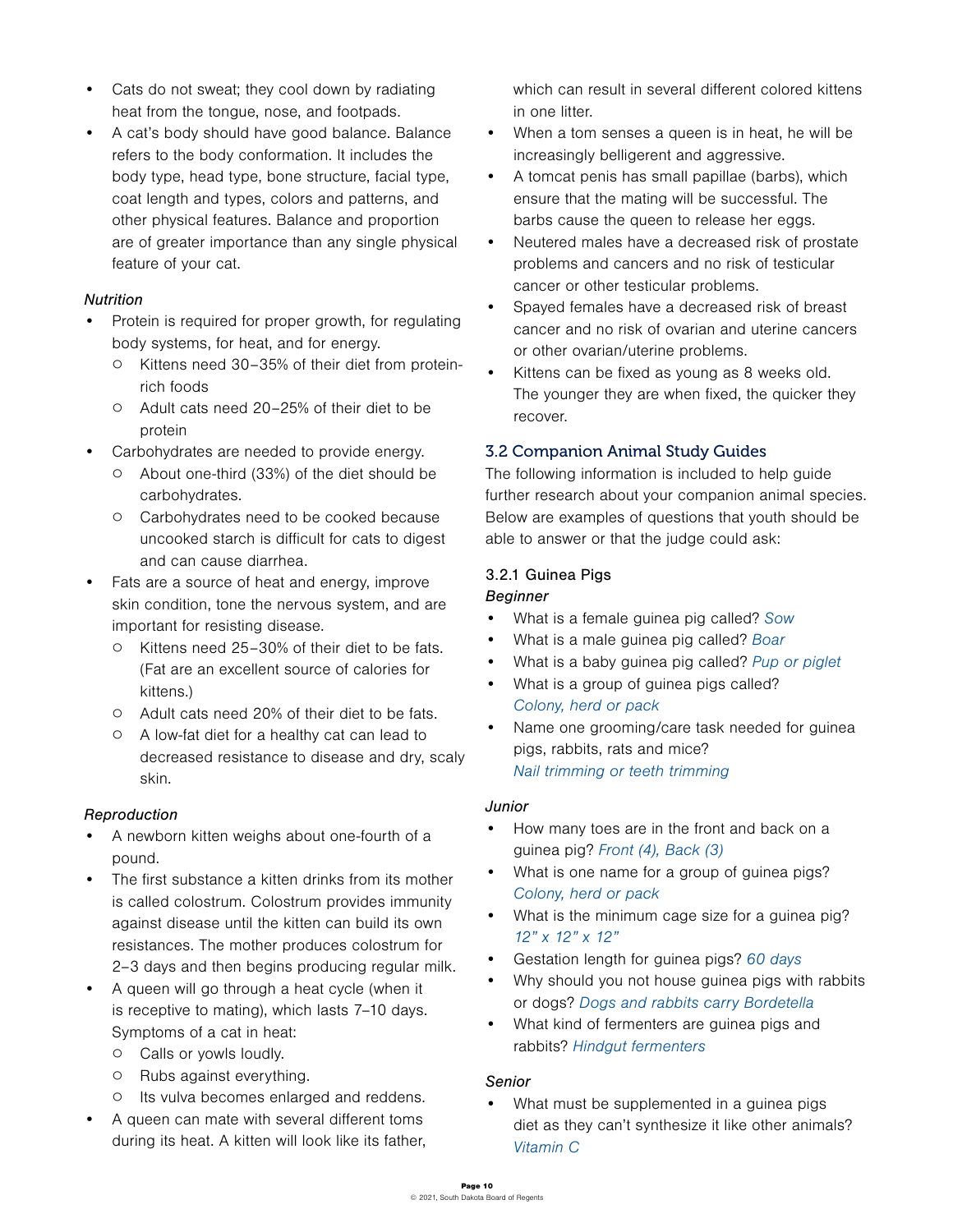- What are some sources of Vitamin C for guinea pigs? Water additives, oranges, cabbage, kale
- What does the term precocial mean? Animal whose young are born in an advanced state (look like they are adults) with eyes and ears open, able to walk, and able to eat hard food.
- Which animal species have precocial young? Guinea pigs (cavies) and Chinchillas
- What does the term coprophagy mean? Eating of feces (fecal material)
- What is the estrous (reproductive) cycle of a guinea pig? 15 days

## 3.2.2. Rabbits

### *Beginner*

- What is a female rabbit called? Doe
- What is a male rabbit called? Buck
- What is a baby rabbit called? Kit
- Name one grooming/care task needed for guinea pigs, rabbits, rats and mice? Nail trimming or teeth trimming

#### *Junior*

- Gestation length for rabbits? 30 days
- What kind of teeth do rabbits have? Hypsodont
- What do we mean when we say teeth are Hypsodont? Teeth that are always growing
- What are the large breeds (Flemish giants, New Zealand's) used for? Meat and fur
- What kind of fermenters are rabbits? Hindgut fermenters

### *Senior*

- Why shouldn't you touch newborn kits (baby rabbits) within the first week?
	- The mother may sense you and disown them
- What is special about a rabbit's estrous cycle? They are induced ovulators
- Where does most fermentation take place in the rabbit? Cecum
- Rabbits are obligate nasal breathers, what does this mean? They can't breathe through their mouth; they breathe only their nose

## 3.2.3 Rats, Mice, Hedgehogs, and Ferrets *Beginner*

- Name one grooming/care task needed for guinea pigs, rabbits, rats and mice? Nail trimming or teeth trimming
- What is a baby Rat/Mouse called? Pup
- Which sex typically has a longer tail, a male or female rat/mouse? Male
- What type of bedding can never be used with rats/ mice? Cedar shavings
- Are hedgehogs considered Carnivores, Herbivores, Omnivores, or Insectivores? Insectavores
- What do you call a male ferret? Hob
- What do you call a female ferret? Jill

#### *Junior*

- What do you call a group of rats? Mischief
- What do you call a group of mice? Gang
- What is the typical lifespan of a rat? 2 to 4 years
- What is the typical lifespan of a mouse? 1 to 3 years
- Gestation length for rats? 21 to 23 days
- Gestation length for mice? 19 to 21 days
- How many rats are typically in a litter? 3 to 18 pups
- How many mice are typically in a litter? 8 to 12 pups
- What teeth are Hypsodont in mice and rats? **Incisors**
- What teeth are Brachyodont in mice and rats? **Molars**
- What do we mean when we say teeth are Brachyodont?

Permanent and eventually stop growing

- Name one of the two functions of tails in rats and mice? Balance and Thermoregulation (regulating their body temperature)
- What part of the digestive system is not seen in rats/mice? Gall bladder
- What is the name of the breed society that oversees rats/mice (AFRMA)? American Fancy Rat and Mouse Association
- What makes up the quills of a hedgehog? Modified hairs that are hard on the outside and hollow on the inside
- What is the typical lifespan of ferrets? 7 to 9 years
- What is the gestation length of ferrets? 40 days

#### *Senior*

- What is the estrous cycle of mice and rats? 5 days
- What is the special name for lacrimal glands in rats and mice? Harderian glands
- Where are the Harderian glands located in rats and mice? Medial canthus
- What is the name of the secretion from the Harderian glands that creates "red tears" in rats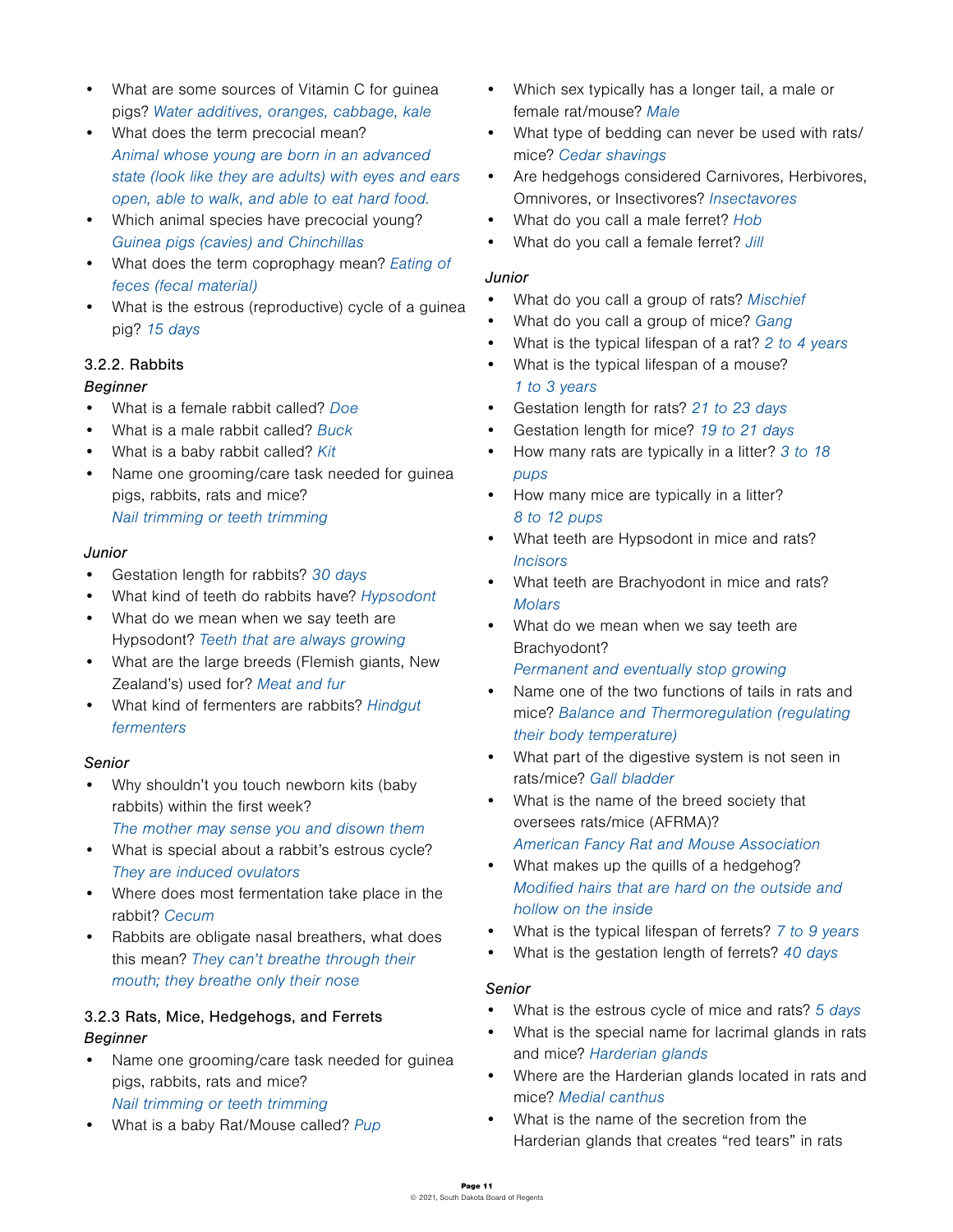and mice? Porphyrin

- What does the term altricial mean? Refers to animals whose young are born in an under-developed state and are "helpless" on their own, they require a lot of care and feeding from parents to survive.
- What are some species that give birth to altricial young?

Mice, rats, hamsters, gerbils, ferrets, and rabbits

- What is the most common disease seen with hedgehogs? Wobbly Hedgehog Syndrome
- What kind of ovulators are ferrets? Induced ovulators
- A ferret's diets should be high in ; high in  $\equiv$ ; and low in  $\equiv$

High in protein; high in fat; low in fiber

## 3.2.4. Birds

#### *Beginner*

- A bird's skeleton is made up of pneumatic bones what does that term mean? Air-filled
- Where does a bird store it's food? Crop
- How many components make up a birds fecal (poop) matter? Three (3)
- There are 3 signs of a bird who is sick, name one. "Fluffing"; "tail bob"; and open-beak breathing
- How long does your average house hold bird live? 5 to 7 years
- What do birds lack in their respiratory (airway) system? A diaphragm
- How do you know how short you can clip a bird's nails? The quick
- Why would you "clip" a bird's wings? To prevent flying away

#### *Junior*

- How many orders of birds are there? 27
- What are the different stages in a bird's lifespan? Hatchling, Nestling, Chick, Fledgling, Juvenile, Immature (sub-adult), and Adult
- How many cervical vertebrae do birds have? 8-25 (depending on size)
- What is the normal range of body temperature for birds? 104 to 112°F
- What is the purpose of air sacs in a bird's respiratory system? Store and warm the air
- What is the purpose of the crop in birds? Food storage
- When you "clip" a birds wings, what wings do you clip? The primary feathers

• What are the 3 things avian droppings are composed of? Feces, urates, urine

#### *Senior*

- What disease in birds is highly contagious? Polyoma
- When do smaller birds (parakeets, cockatiels) reach sexual maturity? 6 months
- When do larger birds (parrots, macaws) reach sexual maturity? 3 years
- What is special about a bird's cardiovascular system? Renal-portal system
- Where is the uropygial (preen) gland located? Base of the tail
- What is the normal respiration rate for birds? 14-40 bpm
- What is the normal heart rate for birds? 125-200 bpm
- What order do flightless birds belong to? (ostriches, emus, kiwi) Ratites
- What Class do birds belong to? Aves
- What does the term "blood feathers" mean? Hemorrhage of a developing feather
- What is another name for crop stasis? Sour crop

## 3.2.5. Reptiles and Amphibians

### *Beginner*

- What do you call amphibians without feet? Apoda
- What do you call amphibians with tails? Caudata
- What do you call amphibians without tails? Anura
- What reptiles shed their skin in one piece? Snakes

### *Junior*

• Name one way to provide a heat source for reptiles and amphibians?

UV lights, hot rocks, or under-tank heaters

- What are the 3 climate categories for amphibians and reptiles? Tropical, Temperate, and Desert
- What does the term Ecdysis mean? Shedding
- What does the term Dyecdysis mean? Improper/difficult shedding
- What does ETR stand for when talking about amphibians and reptiles? Environmental Temperature Range

### *Senior*

- Why is UV light needed by reptiles and amphibians? For Vitamin D3 synthesis
- What does the term Chelonians mean when talking about amphibians and reptiles? Animals with a shell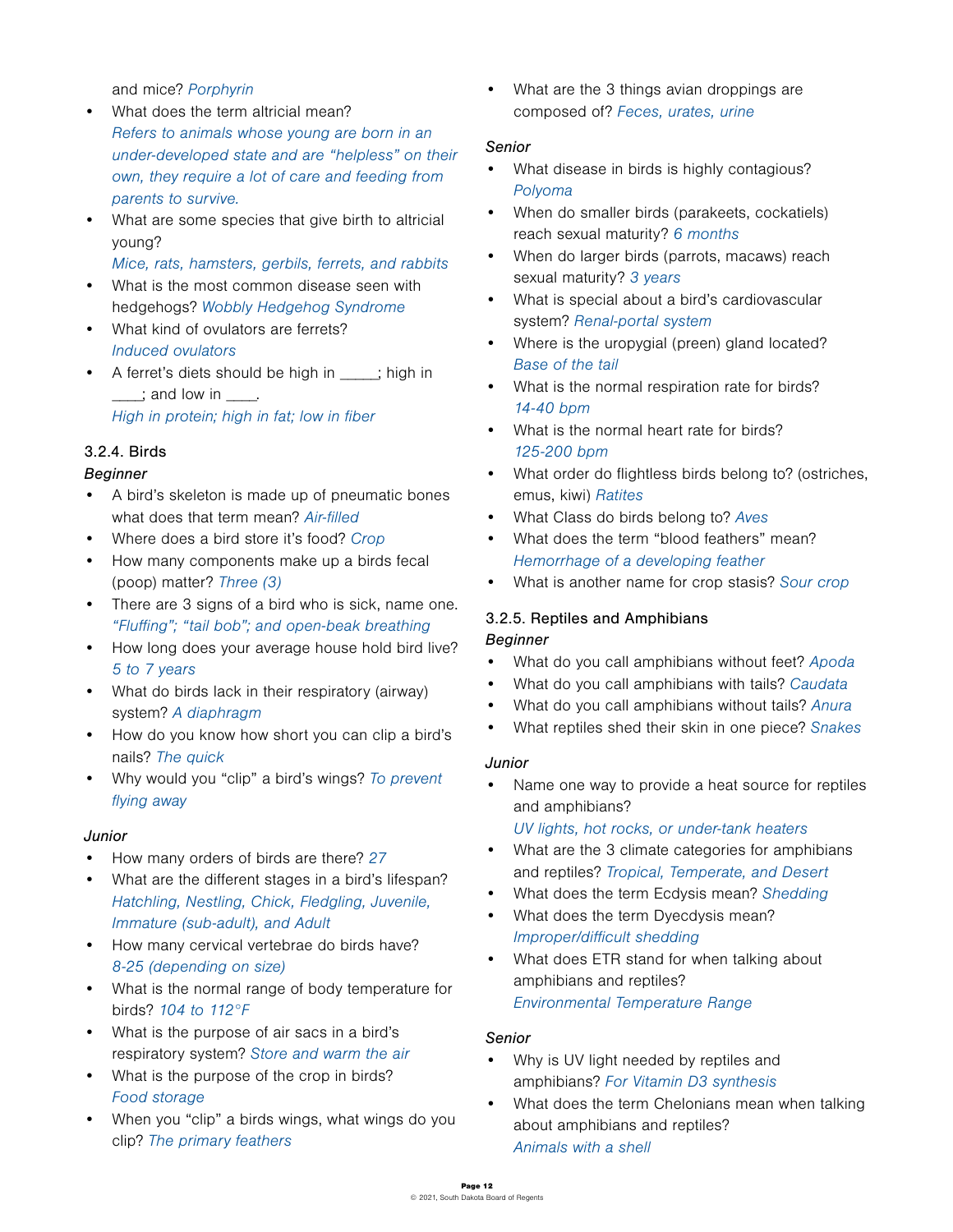- Name one of the three Chelonians? Turtles, terrapins or tortoises
- What is the humidity range for amphibians and reptiles whose climate of origin is "Tropical?" 80% to 95% humidity
- What is the humidity range for amphibians and reptiles whose climate of origin is "Temperate?" 60% to 70% humidity
- What is the humidity range for amphibians and reptiles whose climate of origin is "Desert?" 40% to 50% humidity

## 3.3 NEW! Veterinary Sciences Study Topic: *For All Junior and Senior Exhibitors*

In addition to preparing your animal presentation for the Companion Animal Show this year (any lot), all junior and senior exhibitors will be required to study the following topics and should be prepared to answer questions about more than just their pet or species that they are showing. Part of being an excellent caretaker of a companion animal pet is having a well-rounded understanding of animal ownership and general veterinary science. Juniors and Seniors will be asked to answer questions about animal ownership from the following Centers for Disease Control and Prevention pages. *Juniors and seniors will read "About Pets and People" (first link), and Seniors will study an additional topic on "Pet Safety in Emergencies" (second link).* These are also listed in Section 3.0 above. If you need help accessing these resources, please contact your county 4-H office.

#### *Juniors and Seniors (both)*

[https://www.cdc.gov/healthypets/health-benefits/index.](https://www.cdc.gov/healthypets/health-benefits/index.html) [html](https://www.cdc.gov/healthypets/health-benefits/index.html)

#### *Seniors only*

[https://www.cdc.gov/healthypets/emergencies/index.](https://www.cdc.gov/healthypets/emergencies/index.html) [html](https://www.cdc.gov/healthypets/emergencies/index.html)

SDSU Extension is an equal opportunity provider and employer in accordance with the nondiscrimination policies of South Dakota State University, the South Dakota Board of Regents and the United States Department of Agriculture.

Learn more at [extension.sdstate.edu.](http://extension.sdstate.edu)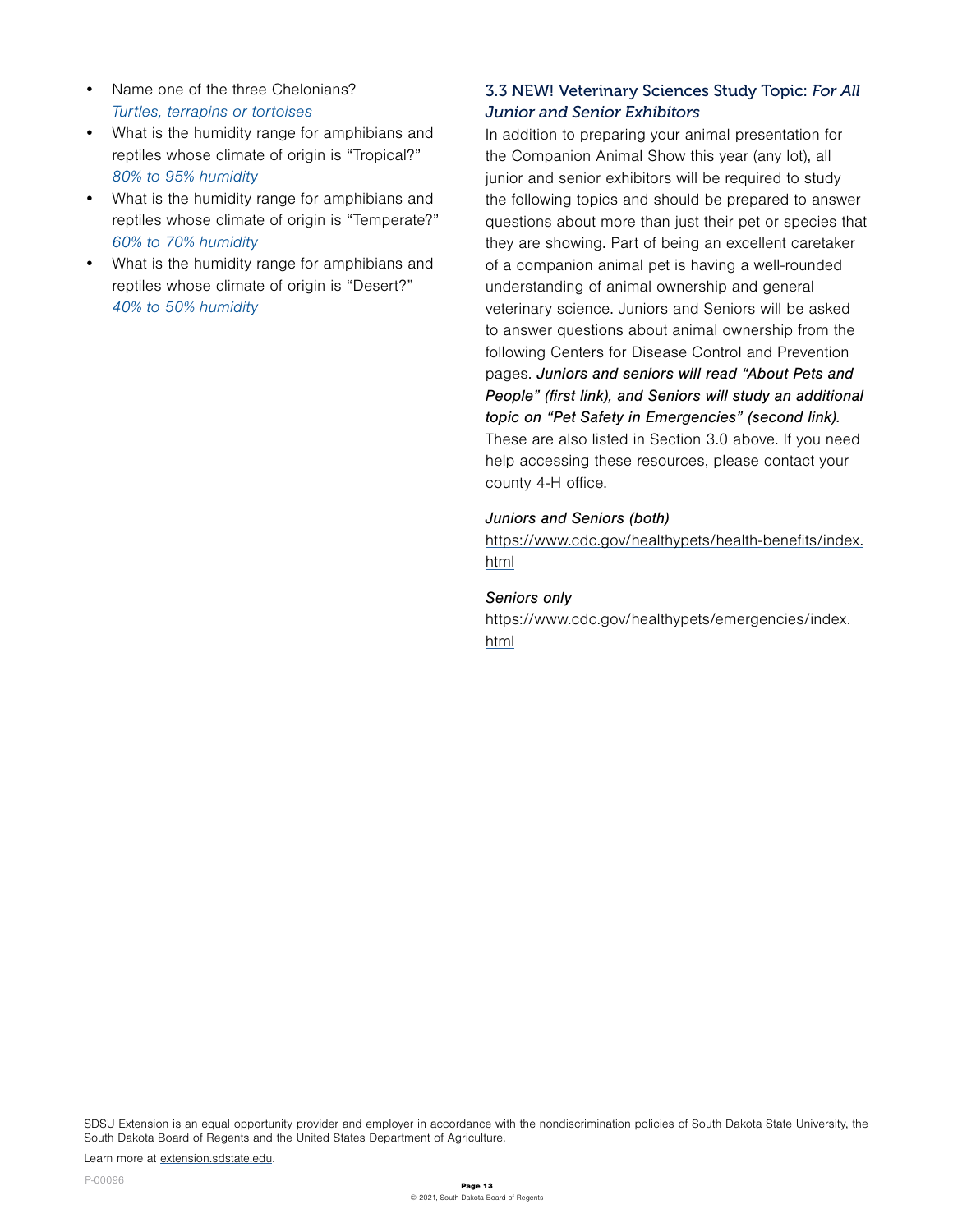## Appendix A – Scorecards



## **CAT SHOWMANSHIP**



| <b>Criteria</b>                                                                                                                                                                            |                                                                                                                                     | <b>Points</b><br>Possible | <b>Points</b><br><b>Deducted</b> | <b>Comments</b>                          |
|--------------------------------------------------------------------------------------------------------------------------------------------------------------------------------------------|-------------------------------------------------------------------------------------------------------------------------------------|---------------------------|----------------------------------|------------------------------------------|
| <b>Exhibitor's Presentation of Cat - Showing</b>                                                                                                                                           |                                                                                                                                     |                           |                                  |                                          |
| Pick up cat<br>Control of cat; leash on wrist<br>Show body - four sides                                                                                                                    | Hold Cat (safety carry)<br>Show head<br>Show tail                                                                                   | 30                        |                                  |                                          |
| <b>Examination by Participant</b>                                                                                                                                                          |                                                                                                                                     |                           |                                  |                                          |
| Pick up cat<br>Check ear X 2<br>Check nails<br>Check skin and coat condition - brush fur body, tummy, legs & paws<br>Feel under jaw, shoulders forward, backward, blow, comment on texture | Check eye X 2<br>Check nose, mouth, teeth, gums<br>Palpate abdomen<br>Lift up tail, check perineal region (rectal,<br>penile/vulva) | 35                        |                                  |                                          |
| Interview                                                                                                                                                                                  |                                                                                                                                     |                           |                                  |                                          |
| General knowledge of cats<br>Grooming<br>Breeds or reproduction                                                                                                                            | Health<br>Body parts                                                                                                                | 20                        |                                  |                                          |
| <b>Exhibitor's Appearance and Attitude</b>                                                                                                                                                 |                                                                                                                                     |                           |                                  |                                          |
| Clean and neat appearance<br>Good sportsmanship                                                                                                                                            | Good attitude toward cat                                                                                                            | 15                        |                                  |                                          |
|                                                                                                                                                                                            | <b>TOTAL</b>                                                                                                                        | 100                       |                                  |                                          |
|                                                                                                                                                                                            |                                                                                                                                     |                           |                                  | <b>Circle Appropriate Ribbon Placing</b> |

\_\_\_\_\_\_\_\_\_\_\_\_\_\_\_\_ Judge's Initials

02-03-02-03 SDSU Extension is an equal opportunity provider and employer in accordance with the nondiscrimination policies of South Dakota State University, the South Dakota Board of Regents and the United States Department of Agriculture.



# COMPANION ANIMAL – DISPLAY EXHIBIT



**Division Purple Blue Red White** Beginner | 100-80 | 79-70 | 69-60 | 59 & below Junior | 100-85 | 84-75 | 74-65 | 64 & below Senior | 100-90 | 89-80 | 79-70 | 69 & below

| <b>Criteria</b>                                                                                                                                                                                                                                                                                                                     | <b>Points</b><br><b>Possible</b> | <b>Points</b><br><b>Deducted</b> | <b>Comments</b> |
|-------------------------------------------------------------------------------------------------------------------------------------------------------------------------------------------------------------------------------------------------------------------------------------------------------------------------------------|----------------------------------|----------------------------------|-----------------|
| Content<br>Must be from current project year and share knowledge learned from the project<br>completion.<br>Youth must include visuals showing interaction with pet such as handling, feeding,<br>grooming, type of environment or habitat pet needs to survive, cleaning of habitat, and<br>costs associated with owning your pet. | 40                               |                                  |                 |
| Design/Workmanship<br>Presentation is displayed in an appropriate format and is easy to follow (neat,<br>readable, includes appropriate information).<br>Display materials are pleasing to the eye - color, line, spacing, shapes, forms.                                                                                           | 30                               |                                  |                 |
| Originality<br>Evidence of creative and independent thought, skills and work.                                                                                                                                                                                                                                                       | 10                               |                                  |                 |
| Participant and Interview<br>General appearance, poise and confidence, voice strong, clear, convincing, proper<br>grammar used, shows interest in project, has good attitude, shows ability to<br>communicate project.<br>Questions answered satisfactorily.                                                                        | 20                               |                                  |                 |
| TOTAL                                                                                                                                                                                                                                                                                                                               | 100                              |                                  |                 |

#### Circle Appropriate Ribbon Placing

| Judge's Initials | Purple     | <b>Blue</b> | Red       | White                    |
|------------------|------------|-------------|-----------|--------------------------|
|                  | $(100-90)$ | $(89 - 80)$ | $(79-70)$ | (69<br>$\Omega$<br>below |

SDSU Extension is an equal opportunity provider and employer in accordance with the nondiscrimination policies of South Dakota State University, the South Dakota Board of Regents and the United States Department of Agriculture.

Learn more at extension.sdstate.edu.

02-03-02-02